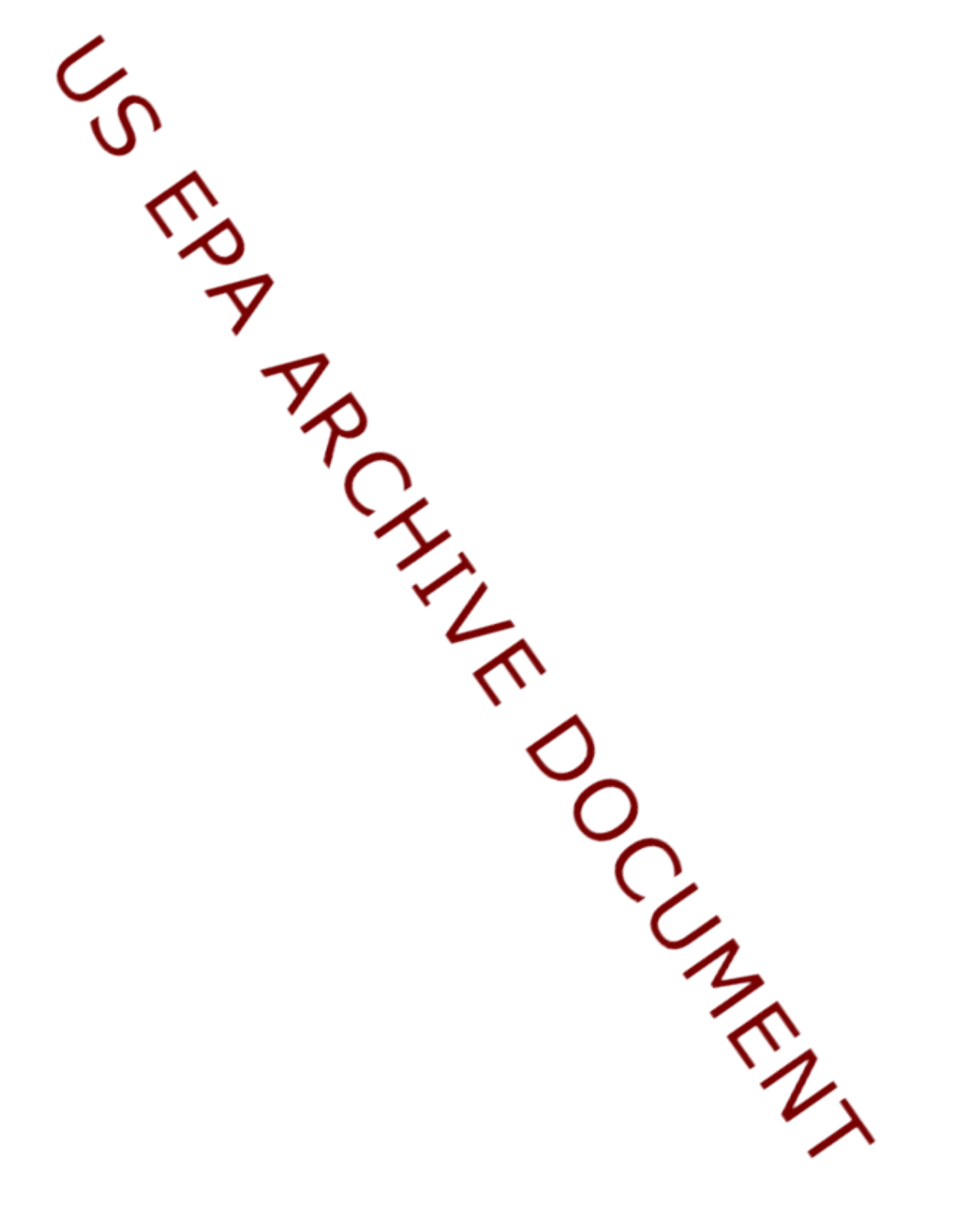# **Technical Factsheet on: ATRAZINE**

#### **What's New - Atrazine**

In 2003 EPA issued an Interim Reregistration Eligibility Decision on atrazine which included an updated risk assessment. Under the six year review of regulated contaminants required by the Safe Drinking Water Act, EPA has begun the process of revisiting the National Primary Drinking Water Regulation (NPDWR) for atrazine to determine if a revision is appropriate. As a result of the upated risk assessment, some of the information on this fact sheet may change.

For additional new information about atrazine and the revised risk assessment, please visit the Office of Pesticides' [Atrazine site.](http://www.epa.gov/oppsrrd1/reregistration/atrazine/index.htm)

#### **NOTE: The information contained in this fact sheet is based upon previous EPA risk assessments.**

#### [List of Contaminants](http://www.epa.gov/safewater/hfacts.html)

 As part of the Drinking Water and Health pages, this fact sheet is part of a larger publication: **National Primary Drinking Water Regulations** 

 HAL(child): 1- to 10-day: 0.1 mg/L; Longer-term: 0.05 mg/L Drinking Water Standards MCLG: 0.003 mg/L MCL: 0.003 mg/L

#### **Health Effects Summary**

 Acute: EPA has found atrazine to potentially cause a variety of acute health effects from acute exposures at levels above the MCL. These effects include: congestion of heart, lungs and kidneys; hypotension; antidiuresis; muscle spasms; weight loss; adrenal degeneration.

 consuming 1 liter of water per day, a one- to ten-day exposure to 0.1 mg/L or upto a 7-year exposure to Drinking water levels which are considered "safe" for short-term exposures: For a 10-kg (22 lb.) child 0.05 mg/L.

Chronic: Atrazine has the potential to cause weight loss, cardiovascular damage, retinal and some muscle degeneration, and mammary tumors from a lifetime exposure at levels above the MCL.

Cancer: There is some evidence that atrazine may have the potential to cause cancer from a lifetime exposure at levels above the MCL.

#### **Usage Patterns**

 Atrazine is a widely used herbicide for control of broadleaf and grassy weeds in corn, sorghum, rangeland, sugarcane, macadamia orchards, pineapple, turf grass sod, asparagus, forestry, grasslands, grass crops, and roses. It also was used until 1993 for control of vegetation in fallow and in noncrop land.

Atrazine was estimated to be the most heavily used herbicide in the United States in 1987/89, with its most extensive use for corn and soybeans in Illinois, Indiana, Iowa, Kansas, Missouri, Nebraska, Ohio, Texas, and Wisconsin.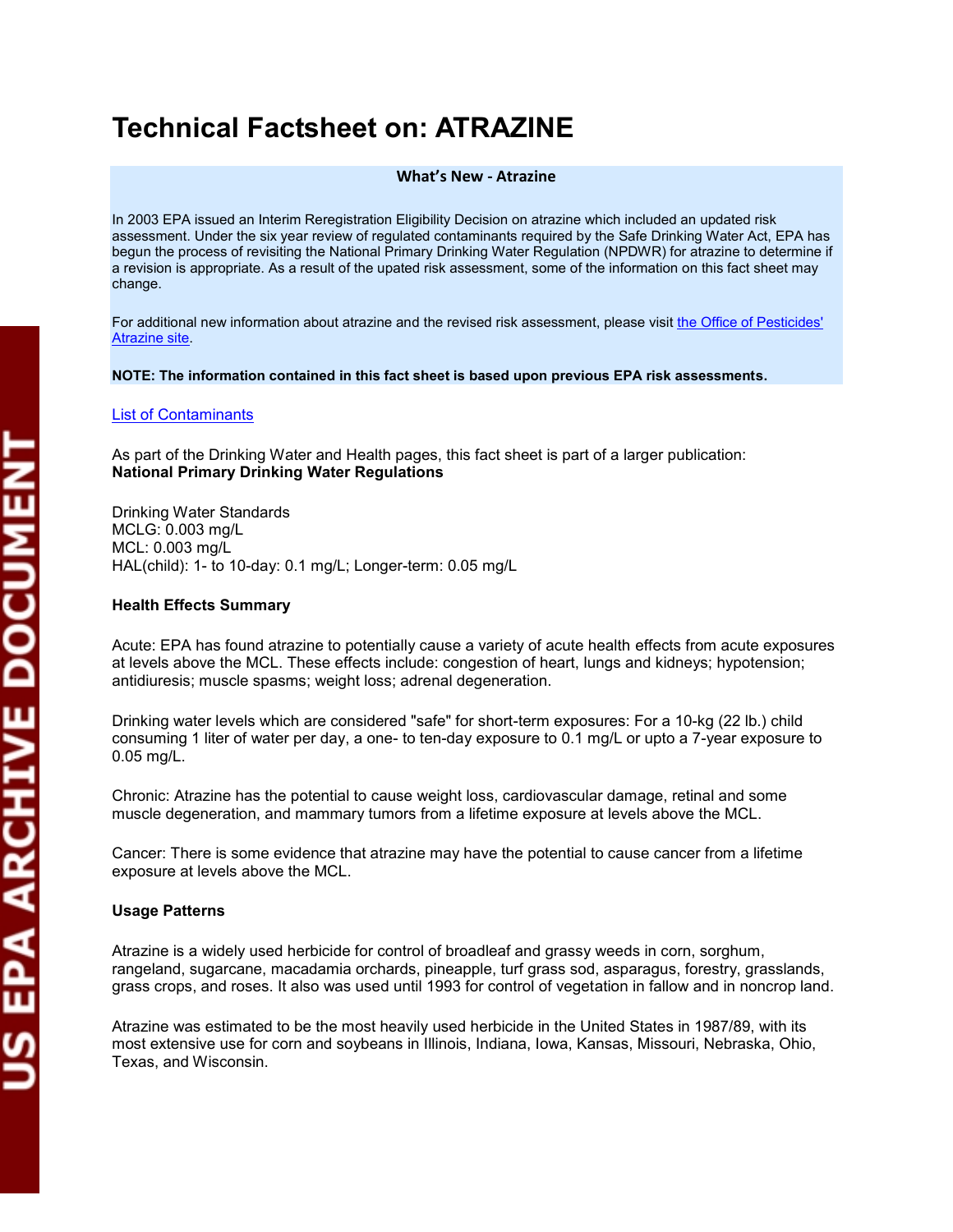Effective in 1993, use for non-crop vegetation control was eliminated, and use was restricted by a requirement for a buffer zone between application sites and surface water.

### **Release Patterns**

 Survey of Pesticides in Drinking Water Wells. EPA's Pesticides in Ground Water Database indicates numerous detections of atrazine at concentrations above the MCL in ground water in several States, Atrazine may be released to the environment through effluents from manufacturing facilities and through its use as a herbicide. Atrazine was the second most frequently detected pesticide in EPA's National including Delaware, Illinois, Indiana, Iowa, Kansas, Michigan, Minnesota, Missouri, Nebraska and New York.

## **Environmental Fate**

under most field conditions. Microbial activity possibly accounts for significant degradation of atrazine in soil. The effect of atrazine on these organisms seems to be negligible. Photodegradation and volatilization are of little significance

 of hydrolysis was found to drastically increase upon small additions of sterilized soil, humic acid, and Atrazine does not hydrolyze in soils when uncatalyzed even at elevated temperatures. However, the rate fulvic acid, indicating atrazine hydrolysis could be catalyzed. Atrazine was completely hydrolyzed within 3- 4 days at extreme pHs. Alkaline hydrolysis proceeds twice as rapid as acidic hydrolysis.

 The average Koc value for 4 soils was determined to be 122. Based on the Koc values for soils, atrazine than on soils of low clay & organic content. The downward movement or leaching is limited by its is expected to maintain a high to medium mobility class in soils. However atrazine may also strongly absorb to colloidal materials in the water column. Atrazine is more readily adsorbed on muck or clay soils adsorption to certain soil constituents. Adsorption is not irreversible, and desorption often occurs readily, depending on such factors as temperature, moisture, and pH.

 deg C was 25 hr as compared to a half-life of 4.9 hr for identical conditions with an acetone sensitizer Photolysis of atrazine did not occur in water at wavelengths > 300 nm. At wavelengths greater than or equal to 290 nm, the photolysis half-life of atrazine at a concentration of 10 mg/l in aqueous solution at 15 added at a concentration of 1 ml/100 ml.

 Based upon a water solubility of 30 mg/l at 20 deg C and a vapor pressure of 2.78X10-7 mm Hg at 20 indicates volatilization of atrazine from water will not be environmentally important. deg C, the Henry's Law Constant for atrazine can be calculated to be 2.63X10-9 atm-cu m/mole, which

Reactions with photochemically produced hydroxyl radicals in the atmosphere may be important, with reports of an atmospheric half-life of about 2.6 hr at an atmospheric concentration of 5X10+5 hydroxyl radicals per cu cm.

 levels in the tissues of Brook trout were below the detectable limit after 44 weeks of exposure at a mean bioconcentrate. The bioconcentration factor predicted from water solubility = 86 (calculated); predicted Experimental log BCF values of 2.0 to 0.3 have been reported for atrazine in six fish species. Atrazine concentration of 0.74 mg/l. Based on these measures of BCF and uptake, atrazine is not expected to from soil adsorption coefficient = 7 (calculated).

# **Chemical/ Physical Properties**

CAS Number: 1912-24-9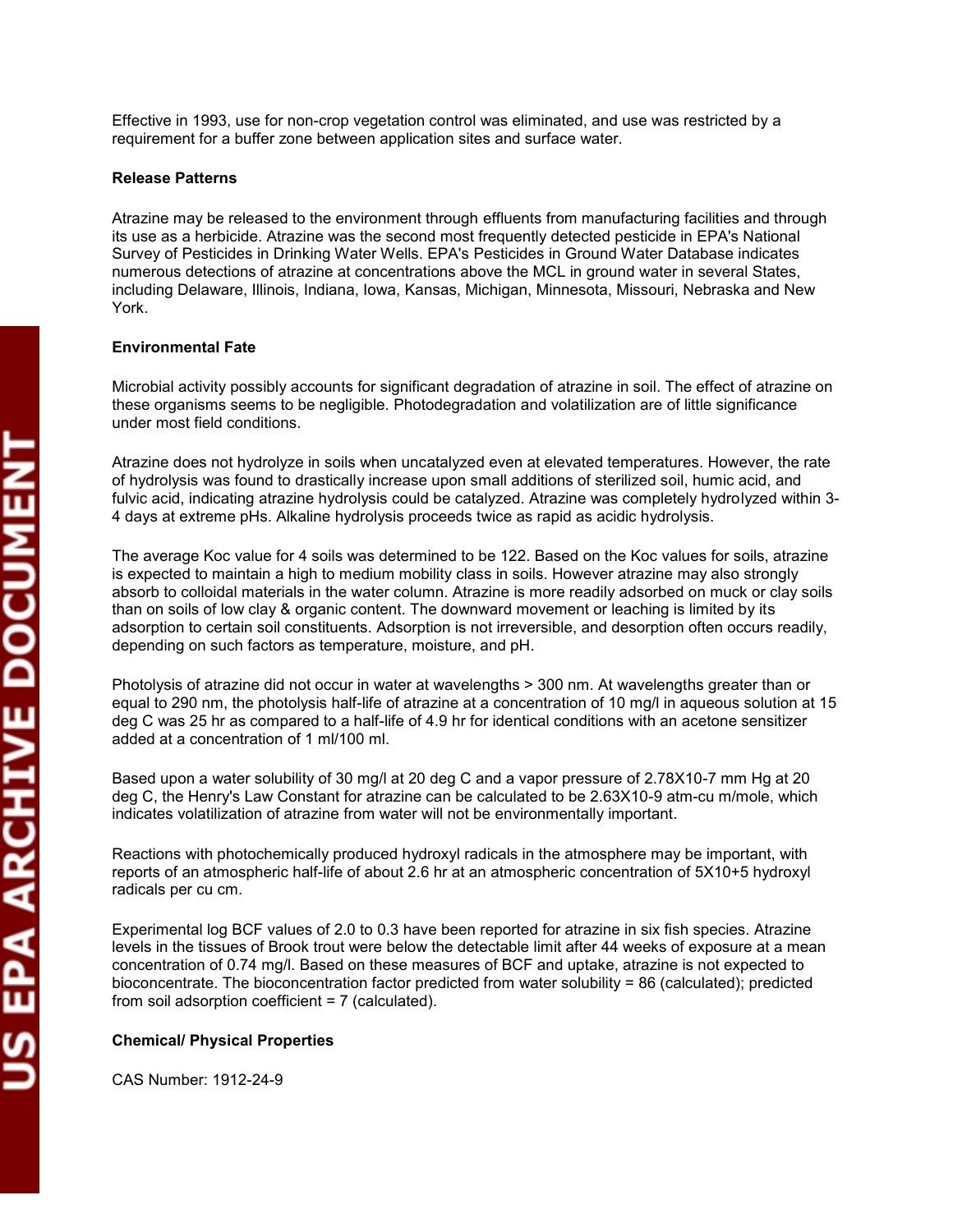Color/ Form/Odor: Available as suspension concentrate; wettable powder; water-dispersible granules.

M.P.: 171-174 C B.P.: N/A

Vapor Pressure: 3x10-7 mm Hg at 20 C

Density/Spec. Grav.: 1.19 g/mL at 20 C

Octanol/Water Partition (Kow): Log Kow = 2.75

Solubility: 0.03 g/L of water at 20 C

Odor/Taste Thresholds: N/A

Soil sorption coefficient: Koc average is 122; medium to high mobility in soil

Odor/Taste Thresholds: N/A<br>Soil sorption coefficient: Koc average is 122; medium to high mobility in soil<br>Bioconcentration Factor: Log BCF ranges from 0.3 to 2.0 in fish; low bioconcentration potential

Henry's Law Coefficient: 2.63x10-9 atm-cu m/mole (calculated);

Trade Names/Synonyms: Aatrex; Actinite PK; Akticon; Argezin; Atazinax; Atranex; Atrataf; Atred; Candex; Cekuzina-T; Chromozin; Crisatrina; Cyazin; Fenamin; Fenatrol; Gesaprim; Griffex; Hungazin; Inakor; Pitezin; Primatol; Radazin; Strazine; Vectal; Weedex A; Wonuk; Zeapos; Zeazine

#### **Other Regulatory Information**

Monitoring For Ground/Surface Water Sources:

Initial Frequency- 4 quarterly samples every 3 years

Repeat Frequency- If no detections during initial round: 2 quarterly per year if serving >3300 persons;

1 sample per 3 years for smaller systems

1 sample per 3 years for smaller systems Triggers - Return to Initial Freq. if detect at > 0.001 mg/L

Analysis:

**Reference Source Method Numbers** 

EPA 600/4-88-039 505; 507; 508.1; 525.2>

 Granular Activated Charcoal Treatment- Best Available Technologies:

**For Additional Information:**